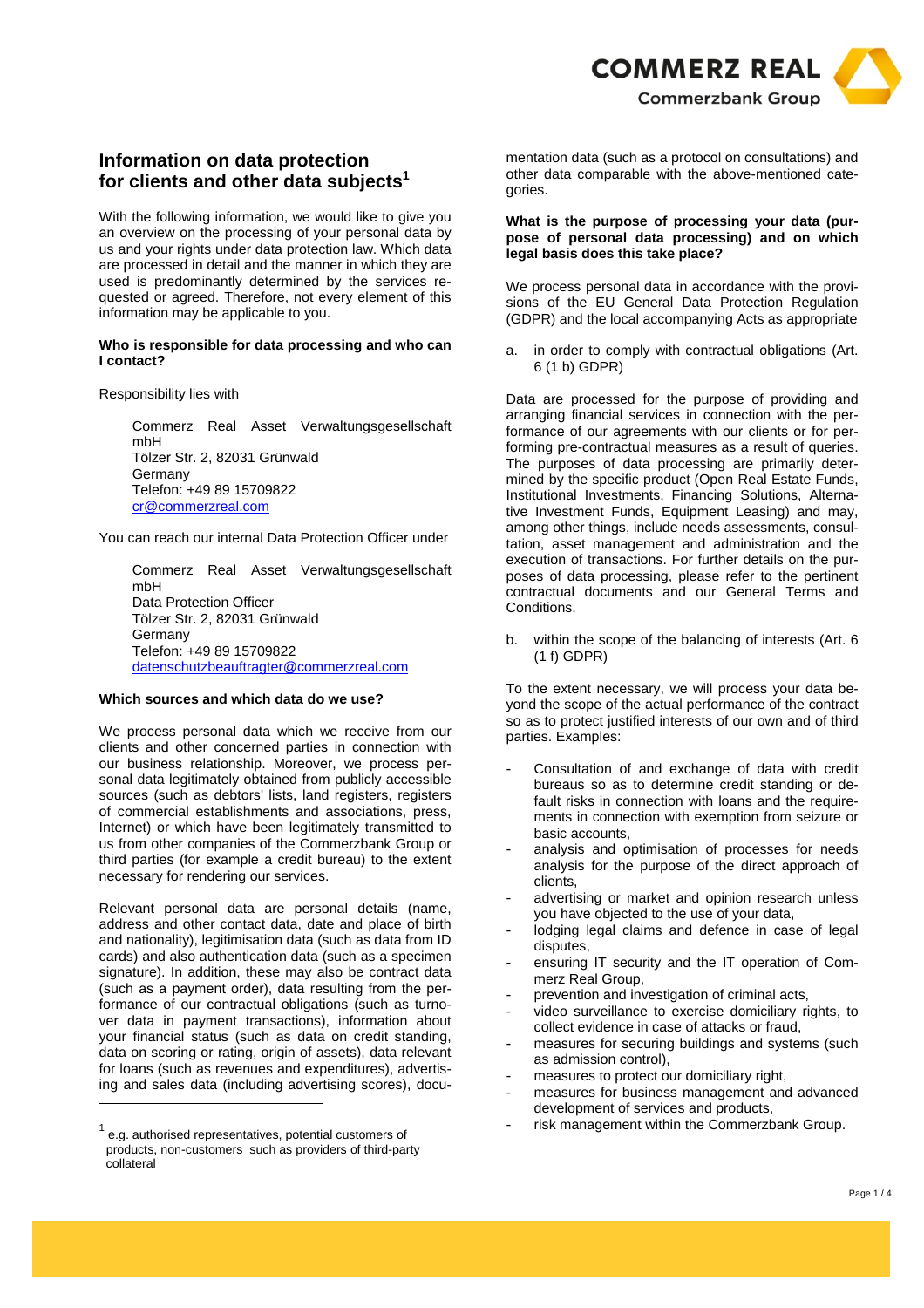

c. as a result of your consent (Art. 6 (1 a) GDPR)

To the extent you have consented to the processing of personal data by us for certain purposes (such as passing on data within the Commerzbank Group, analysis of payment transaction data for marketing purposes, photographs taken in connection with events, mailing newsletters), such processing is legitimate on the basis of your consent. Consent once given may be revoked at any time. This also applies to the revocation of declarations of consent given to us before the effective date of the GDPR, i.e. before 25 May 2018. Revocation of consent has an effect only for the future and does not affect the legitimacy of the data processed until revocation.

d. on the basis of statutory regulations (Art. 6 (1 c) GDPR) or in the public interest (Art. 6 (1 e) GDPR)

Moreover, we, as a financial service provider, are subject to various legal obligations, i.e. statutory requirements (such as the Banking Act, the Law on Money Laundering, the Securities Trading Act, tax laws) and regulations relating to the supervision of financial services (e.g. of the European Central Bank, the European Banking Supervisory Agency, the German Federal Bank and the Federal Agency for the Supervision of Financial Services). The purposes of processing include, among others, the assessment of creditworthiness, checking identity and age, prevention of fraud and money laundering, compliance with obligations of control and reporting under tax law and the assessment and management of risks in the Commerz Real Group and in the Commerzbank Group.

#### **Who will receive my data?**

Within the Commerz Real Group, those units will be granted access to your data that need them in order to comply with our contractual and statutory obligations. Service providers and agents appointed by us may also receive the data for these purposes on the condition that they, specifically, observe data secrecy. These are companies in the categories financial services, IT services, logistics, printing services, telecommunication, collection of receivables, consultation as well as sales and marketing.

As far as passing on data to recipients outside our organization is concerned, it must first be kept in mind that we are obliged to keep all client-related facts and assessments we become aware of in strict confidence . As a matter of principle, we may pass on information about our clients only if this is required by law, the client has given his consent or we have been granted authority to provide a reference.

Under these circumstances, recipients of personal data may, for example, be:

Public authorities and institutions (such as the European Central Bank, the European Banking Supervisory Agency, the German Federal Bank, the Federal Agency for the Supervision of Financial Services, tax authorities, authorities prosecuting criminal acts, family courts, land register authorities as well as local supervisory authorities), provided a statutory obligation or an official decree is in place,

- other financial services institutes or comparable institutes to whom we transmit your personal data for the purpose of performing transactions under our business relationship (depending on the agreement, for example, correspondent banks, depositary banks, stock exchanges, information bureaus),
- other companies belonging to the Commerzbank Group for the purposes of risk management on the basis of statutory or official obligations,
- creditors or liquidators submitting queries in connection with a foreclosure,
- third parties involved in loan granting processes (such as insurance companies, building societies, investment companies, funding establishments, trustees, service providers carrying out value assessments),
- service providers whom we involve in connection with contract data processing relationships.

Other recipients of data may be those bodies for which you have given us your consent to data transfer or, respectively, for which you have granted an exemption from data secrecy on the basis of an agreement or consent or to which we may transfer personal data on the basis of the balancing of interests.

#### **Will the data be transferred to a third country or an international organisation?**

Data transfer to bodies in states outside the European Union (so-called third countries) will take place to the extent

- this is required to carry out your orders (such as payment or securities orders),
- it is required by law (such as obligatory reporting under tax law) or
- you have given your consent.

Moreover, transfer to bodies in third countries is intended in the following cases:

- If necessary in individual cases, your personal data may be transmitted to an IT service provider in the United States or in another third country to ensure that the IT department of the Commerz Real Group remains operative, observing the European data protection rules.
- With the consent of the data subject the personal data of parties interested in our products can be processed in the course of a CRM system also in the United States.
- With the consent of the data subject or as a result of statutory provisions on controlling money laundering, the financing of terrorism and other criminal acts and within the scope of the balancing of interests, personal data (such as legitimisation data) will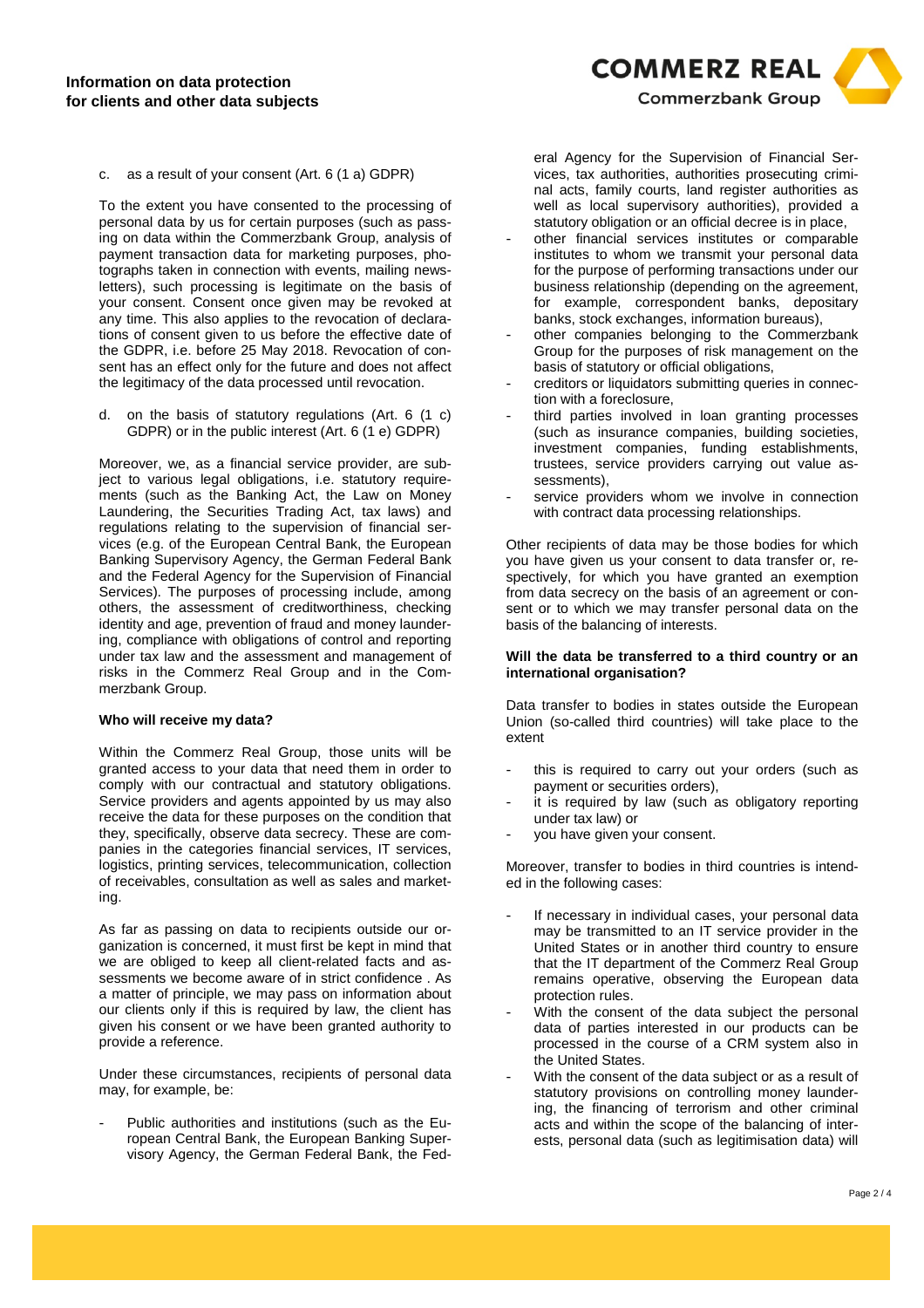

be transmitted, observing the data protection level of the European Union.

### **For how long will my data be stored?**

We process and store your personal data as long as this is required to meet our contractual and statutory obligations. In this respect, please keep in mind that our business relationship is a continuing obligation designed to last for years.

If the data are no longer required for the performance of contractual or statutory obligations, these will be erased on a regular basis unless – temporary – further processing is necessary for the following purposes:

- Compliance with obligations of retention under commercial or tax law which, for example, may result from local applicable Commercial Codes, Fiscal Codes, Banking Acts, Law on Money-Laundering and Law on Trading in Securities. Business records and documentation are kept with regard to the time limits specified in those regulations.
- Preservation of evidence under the applicable local statutory regulations regarding the statute of limitations.

### **What are my rights with regard to data protection?**

Every data subject has the right of access pursuant to Article 15 GDPR, the right to rectification pursuant to Article 16 GDPR, the right to erasure pursuant to Article 17 GDPR, the right to restriction of processing pursuant to Article 18 GDPR, the right to object pursuant to Article 21 GDPR and the right to data portability pursuant to Article 20 GDPR. Furthermore the statutory regulations of the local Accompanying Acts to the GDPR are applicable. Moreover, there is a right to appeal to a competent data protection supervisory authority (Article 77 GDPR).

Your consent to the processing of personal data granted to us may be revoked at any time by informing us accordingly. This also applies for the revocation of declarations of consent given to us before the effective date of the GDPR, i.e. before 25 May 2018. Please keep in mind that such revocation will be effective only for the future with no impact on processing carried out before the date of revocation.

### **Am I obliged to provide data?**

Within the scope of our business relationship, you are obliged to provide those personal data which are required for commencing, executing and terminating a business relationship and for compliance with the associated contractual obligations or the collection of which is imposed upon us by law. Without these data, we will generally not be able to enter into agreements with you, to perform under such an agreement or to terminate it.

Under the statutory regulations in connection with money laundering, we are especially obliged to identify you by

an ID document before entering into business relations with you and, especially, to ask for and record your name, place of birth, date of birth, nationality, address and identity card details. So as to enable us to comply with these statutory obligations, you are obliged to provide the necessary information and documents in connection with the anti-money laundering law and to report any changes that may occur in the course of our business relationship. If you should fail to provide the necessary information and documents, we are not permitted to enter into the desired business relationship or to continue with such a relationship.

### **To what extent will decision-making be automated?**

As a matter of principle, we do not use fully automated decision-making processes pursuant to Article 22 GDPR for establishing and performing a business relationship. In the event that we should use such processes in individual cases we will inform you of this and of your rights in this respect separately if prescribed by law.

# **Will profiling take place?**

Your data will be processed automatically in part with the objective of evaluating certain personal aspects (profiling). For example, we will use profiling of the following cases:

- As a result of statutory and regulatory regulations, we are obliged to fight money laundering, the financing of terrorism and criminal acts jeopardising property. In that respect, data will be analysed. These measures also serve to protect you.
- So as to be able to inform you selectively about our products and to provide advice to you, we use analysis tools. These permit communication according to your needs and advertising including market and opinion research.
- In connection with the assessment of your creditworthiness we use scoring. By scoring the probability of a client meeting his/her contractual payment obligations is calculated. This calculation, for example, may take into account a client's income and expenditures, existing financial obligations, the profession, employer, time of employment, previous experience from the business relationship, due redemption of earlier loans as well as information from credit bureaus. Scoring is based on a proven and recognised mathematical-statistical method. The resulting score values assist us in decision-making in connection with product transactions and will become part of the ongoing risk management.